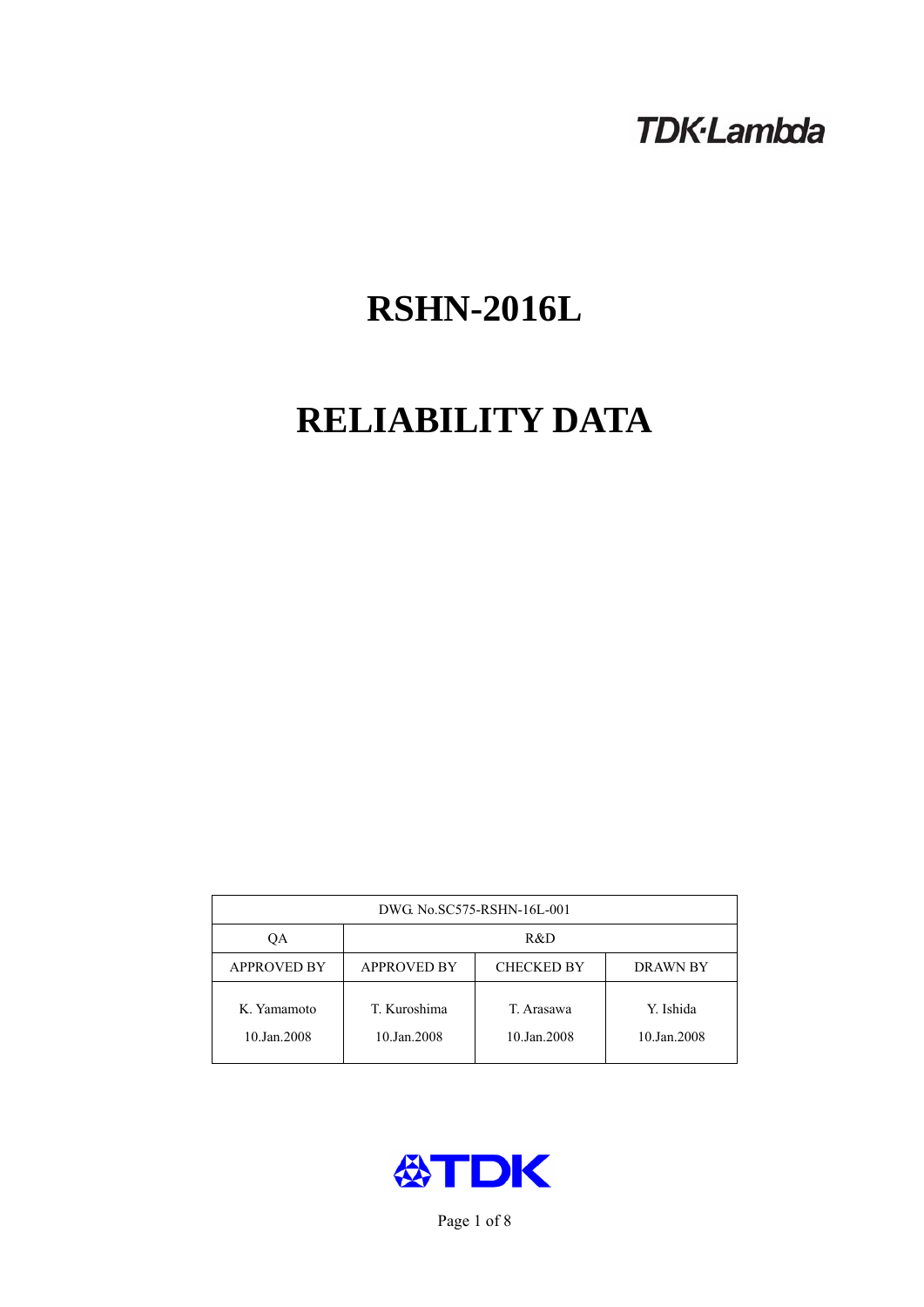#### **RSHN-2016L**

# **I N D E X**

|                                     | Page   |
|-------------------------------------|--------|
| 1. Calculated Values of MTBF        | Page-3 |
| 2. Vibration Test                   | Page-4 |
| 3. Heat Cycle Test                  | Page-5 |
| 4. Humidity Test                    | Page-6 |
| 5. High Temperature Resistance Test | Page-7 |
| 6. Low Temperature Storage Test     | Page-8 |

The following data are typical values. As all units have nearly the same characteristics, the data to be considered as ability values.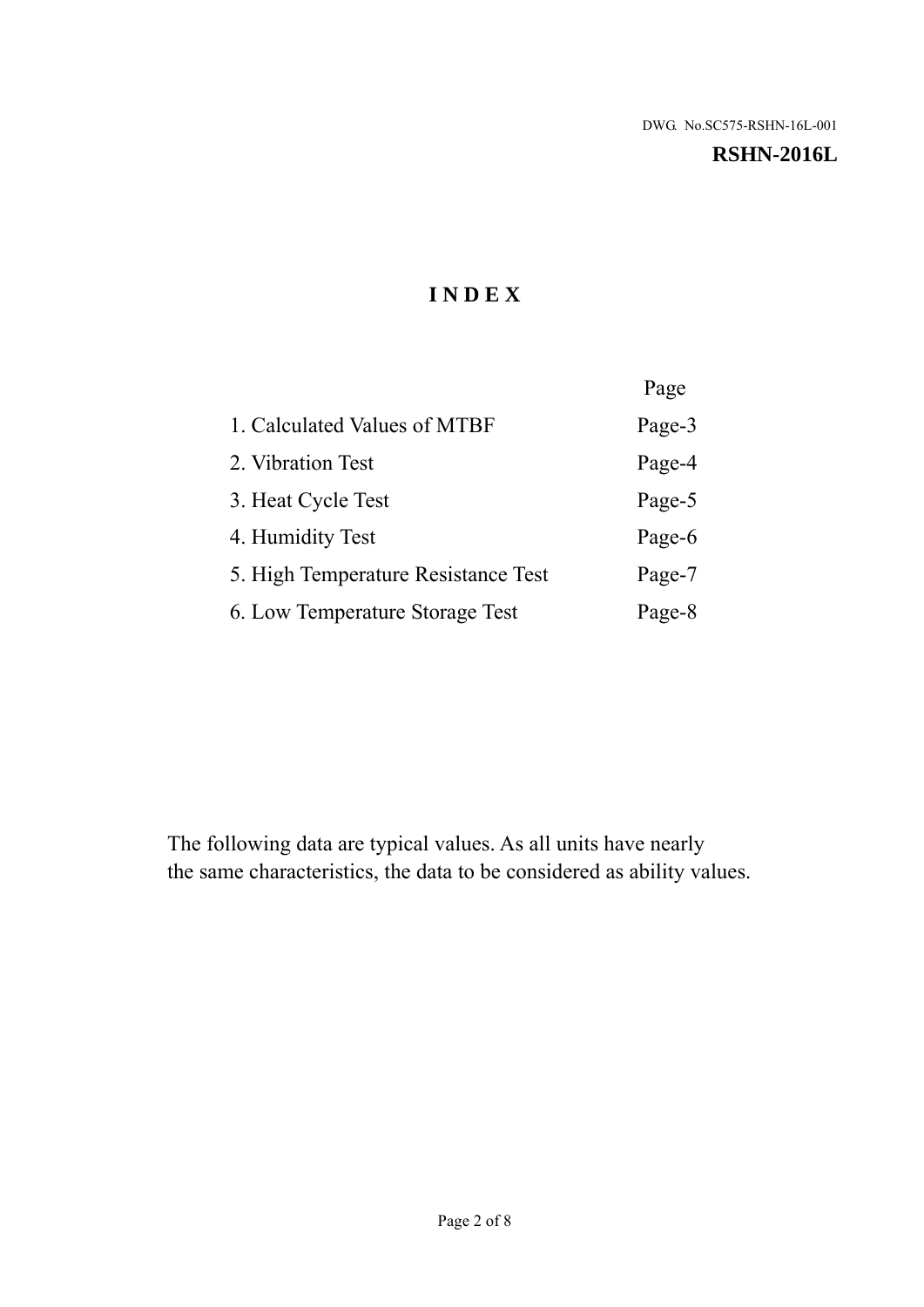#### **RSHN-2016L**

1. Calculated values of MTBF

MODEL : RSHN-2016L

(1) Calculating Method

 Calculated based on parts stress reliability projection of MIL-HDBK-217F NOTICE2.

Individual failure rates  $\lambda$  G is given to each part and MTBF is calculated by the count of each part.

$$
MTBF = \frac{1}{\lambda_{\text{equip}}} = \frac{1}{\sum_{i=1}^{n} N_i (\lambda_G \pi_Q)_i} \times 10^6 \text{ (hours)}
$$

| : Total equipment failure rate (Failure / $10^6$ Hours)                   |
|---------------------------------------------------------------------------|
| : Generic failure rate for the $\hbar$ generic part                       |
| (Failure/ $10^6$ Hours)                                                   |
| : Quantity of <i>i</i> th generic part                                    |
| : Number of different generic part categories                             |
| : Generic quality factor for the <i>i</i> th generic part ( $\pi Q = 1$ ) |
|                                                                           |

- (2) MTBF Values
	- GF : Ground, Fixed

 $MTBF = 5,410,084$  (Hours)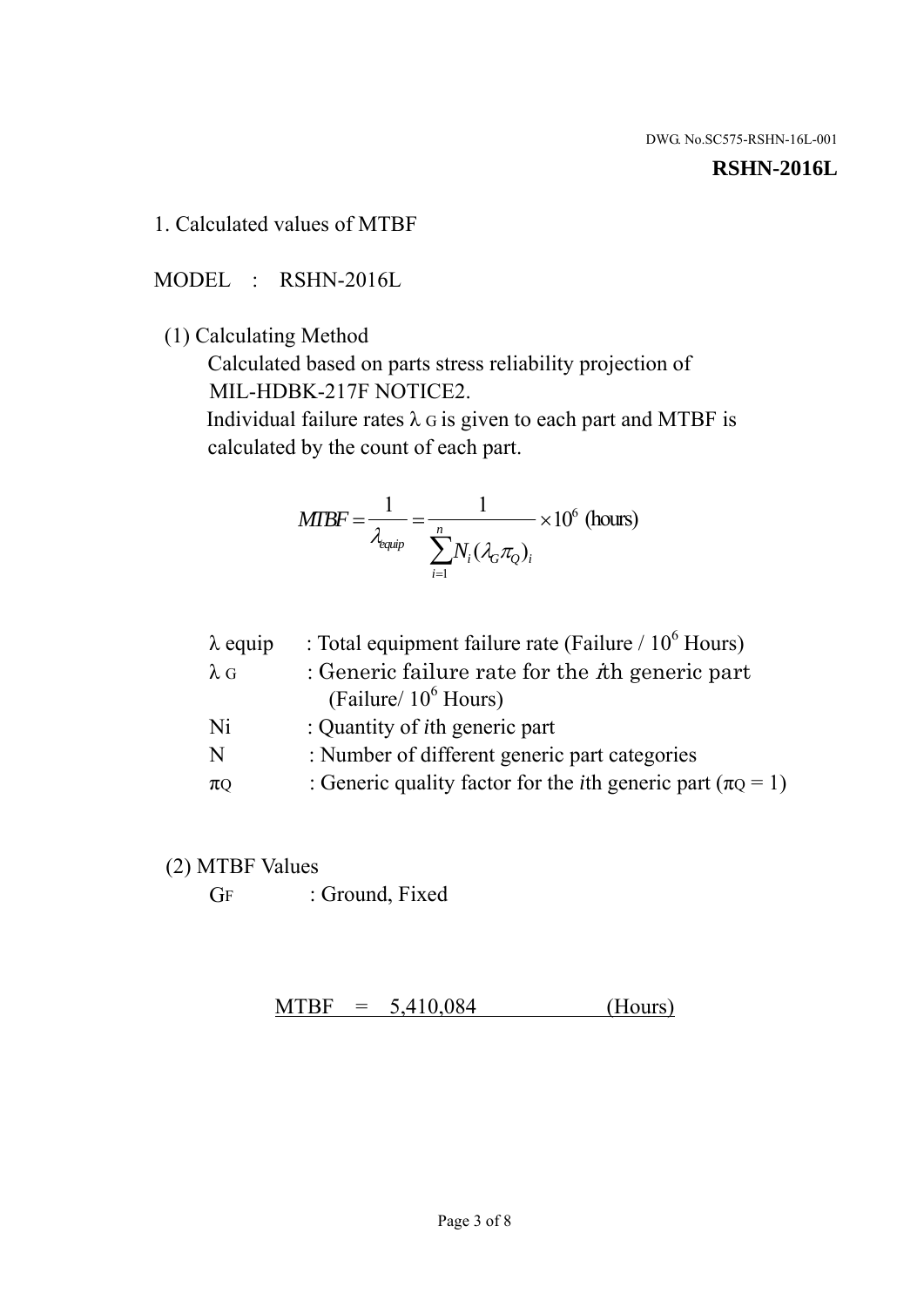#### **RSHN-2016L**

2. Vibration Test

### MODEL : RSHN-2016L (Representation Product : RSEN-2030)

- (1) Vibration Test Class Frequency Variable Endurance Test
- (2) Equipment Used Controller VS-1000-6, Vibrator 905-FN ( IMV CORP.)
- (3) The Number of D.U.T. (Device Under Test) 5 units
- (4) Test Condition
	- · Frequency : 10~55Hz
	- · Amplitude : 1.5mm, Sweep for 1 min.
	- · Dimension and times : X, Y and Z directions for 2 hours each.

# (5) Test Method

Fix the D.U.T. on the fitting-stage

# (6) Test Results

PASS

#### Typical Sample Data

| . .                           |                                    |                   |                     |                     |
|-------------------------------|------------------------------------|-------------------|---------------------|---------------------|
| Check item                    | Spec.                              |                   | <b>Before Test</b>  | After Test          |
|                               | Differential Mode: 25dBmin.        | $0.4$ MHz         | 39.72               | 40.02               |
|                               |                                    | 30 MHz            | 58.84               | 55.92               |
| Attenuation (dB)              | Common Mode: 25dBmin.              | 2 MHz             | 36.32               | 36.44               |
|                               |                                    | 30 MHz            | 38.26               | 38.08               |
| Leakage Current (mA)          | Line1<br>$1mA$ max. $(250V, 60Hz)$ |                   | 0.42                | 0.41                |
|                               |                                    | Line <sub>2</sub> | 0.43                | 0.42                |
| DC Resistance $(m\Omega)$     | 6m $\Omega$ max.                   |                   | 3.84                | 3.72                |
| <b>Test Voltage</b>           | $L-L: 1768Vdc$ 60s.                |                   | OK                  | OK.                 |
|                               | $L-E$ : 2500Vac 60s.               |                   |                     |                     |
| Isolation Resistance ( $MQ$ ) | $100M \Omega$ min. (500Vdc 60s)    |                   | $4.1 \times 10^{6}$ | $4.3 \times 10^{6}$ |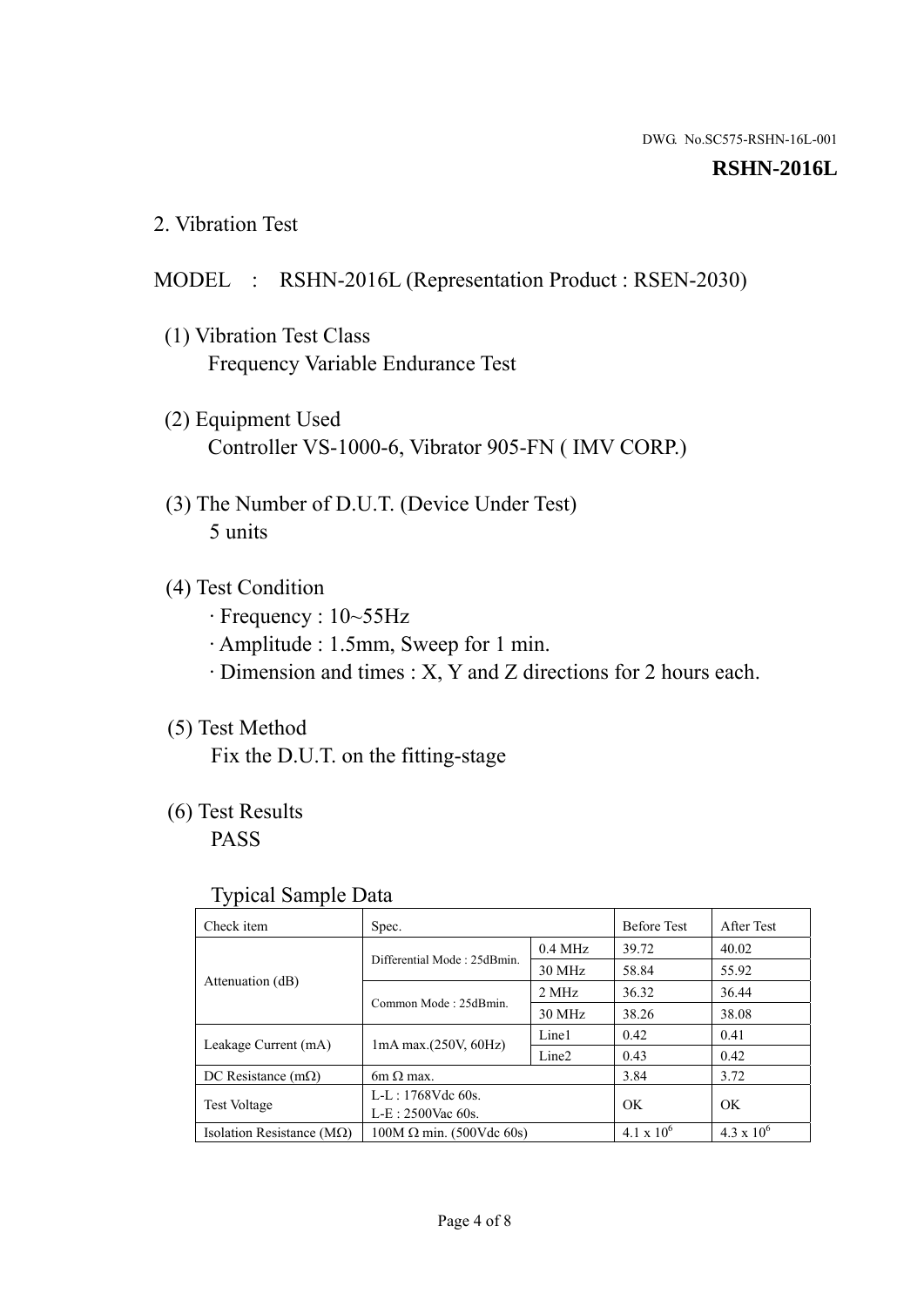3. Heat Cycle Test

# MODEL : RSHN-2016L (Representation Product : RSEN-2030)

- (1) Equipment Used TEMPERATURE CHAMBER TSA-71H-W (ESPEC CORP.)
- (2) The Number of D.U.T. (Device Under Test) 5 units
- (3) Test Conditions
	- · Ambient Temperature : -25~+85°C · Test Cycles : 100cycles



(4) Test Method

 Before the test check if there is no abnormal characteristics and put the D.U.T. in the testing chamber. Then test it in the above cycles, After the test is completed leave it for 1 hour at room temperature and check it if there is no abnormal each characteristics.

(5) Test Results

PASS

| <b>Typical Sample Data</b> |  |  |
|----------------------------|--|--|
|----------------------------|--|--|

| Check item                    | Spec.                           |                   | <b>Before Test</b> | After Test        |
|-------------------------------|---------------------------------|-------------------|--------------------|-------------------|
|                               |                                 | $0.4$ MHz         | 40.06              | 40.06             |
|                               | Differential Mode: 25dBmin.     | 30 MHz            | 55.64              | 57.12             |
| Attenuation (dB)              | Common Mode: 25dBmin.           | 2 MHz             | 35.40              | 36.74             |
|                               |                                 | 30 MHz            | 37.70              | 37.36             |
| Leakage Current (mA)          | $1mA$ max. $(250V, 60Hz)$       | Line1             | 0.41               | 0.49              |
|                               |                                 | Line <sub>2</sub> | 0.42               | 0.48              |
| DC Resistance $(m\Omega)$     | $6m \Omega$ max.                |                   | 3.48               | 3.22              |
| <b>Test Voltage</b>           | L-L: $1768V$ de $60s$ .         |                   | OK                 | OK                |
|                               | $L-E: 2500$ Vac 60s.            |                   |                    |                   |
| Isolation Resistance ( $MQ$ ) | $100M \Omega$ min. (500Vdc 60s) |                   | $9.5 \times 10^5$  | $9.4 \times 10^5$ |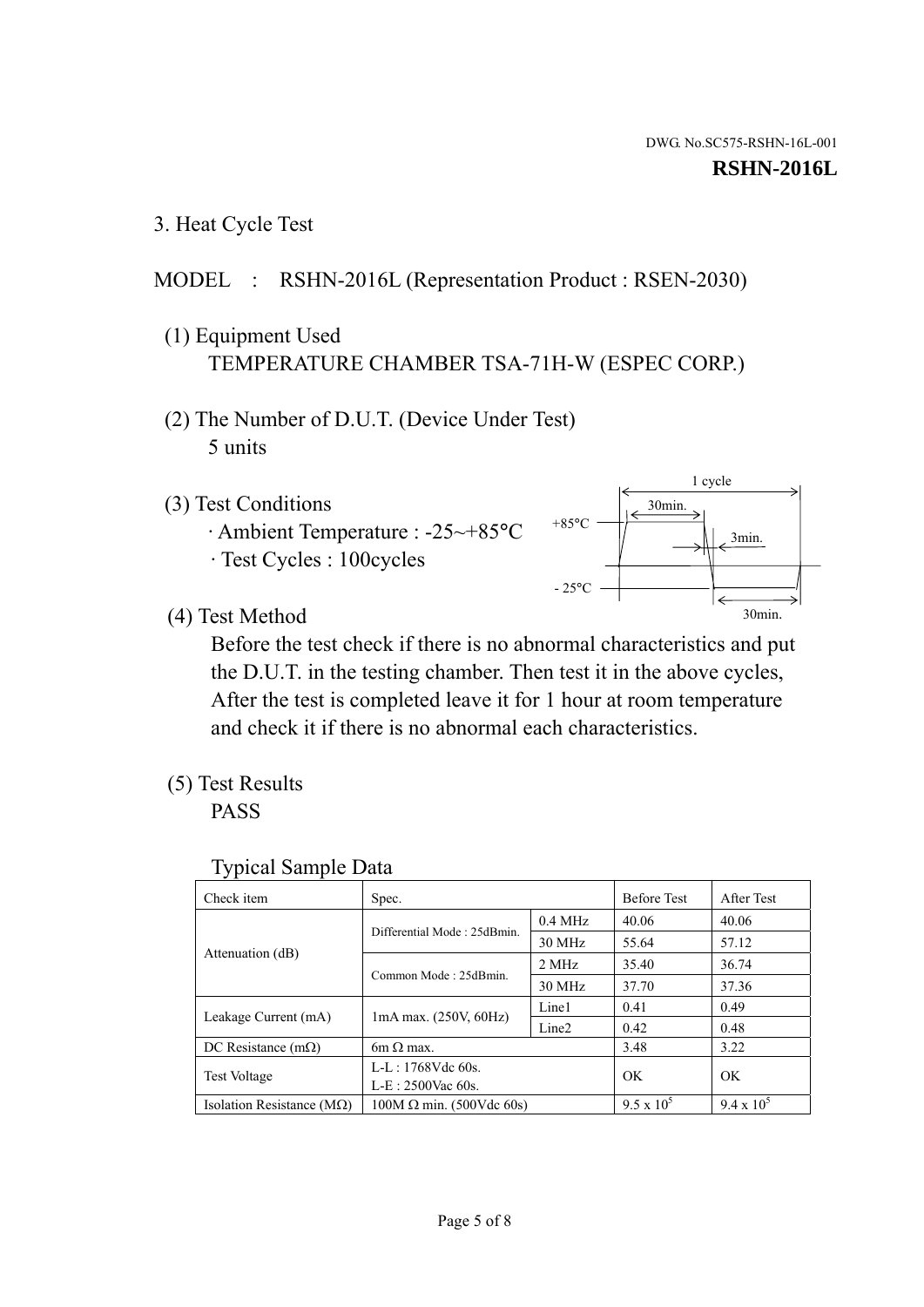4. Humidity Test

# MODEL : RSHN-2016L (Representation Product : RSEN-2030)

- (1) Equipment Used TEMP. & HUMID. CHAMBER PR-4KT (ESPEC CORP.)
- (2) The Number of D.U.T. (Device Under Test) 5 units

# (3) Test Conditions

- · Ambient Temperature : +40°C
- · Test Time : 500 hours
- · Ambient Humidity : 90~95% RH No Dewdrop

# (4) Test Method

 Before the test check if there is no abnormal characteristics and put the D.U.T. in the testing chamber. Then test it in the above conditions. After the test is completed leave it for 1 hour at room temperature and check it if there is no abnormal each characteristics.

# (5) Test Results

PASS

| . .                                |                                 |                   |                     |                     |
|------------------------------------|---------------------------------|-------------------|---------------------|---------------------|
| Check item                         | Spec.                           |                   | <b>Before Test</b>  | After Test          |
|                                    | Differential Mode: 25dBmin.     | $0.4$ MHz         | 40.92               | 39.42               |
|                                    |                                 | 30 MHz            | 57.38               | 55.62               |
| Attenuation (dB)                   | Common Mode: 25dBmin.           | 2 MHz             | 36.16               | 36.22               |
|                                    |                                 | 30 MHz            | 37.34               | 37.92               |
| Leakage Current (mA)               | $1mA$ max. $(250V, 60Hz)$       | Line1             | 0.42                | 0.41                |
|                                    |                                 | Line <sub>2</sub> | 0.42                | 0.43                |
| DC Resistance (m $\Omega$ )        | $6m \Omega$ max.                |                   | 3.62                | 3.58                |
| <b>Test Voltage</b>                | $L-L: 1768Vdc$ 60s.             |                   | OK                  | OK.                 |
|                                    | $L-E$ : 2500Vac 60s.            |                   |                     |                     |
| Isolation Resistance ( $M\Omega$ ) | $100M \Omega$ min. (500Vdc 60s) |                   | $3.6 \times 10^{6}$ | $4.5 \times 10^{6}$ |

#### Typical Sample Data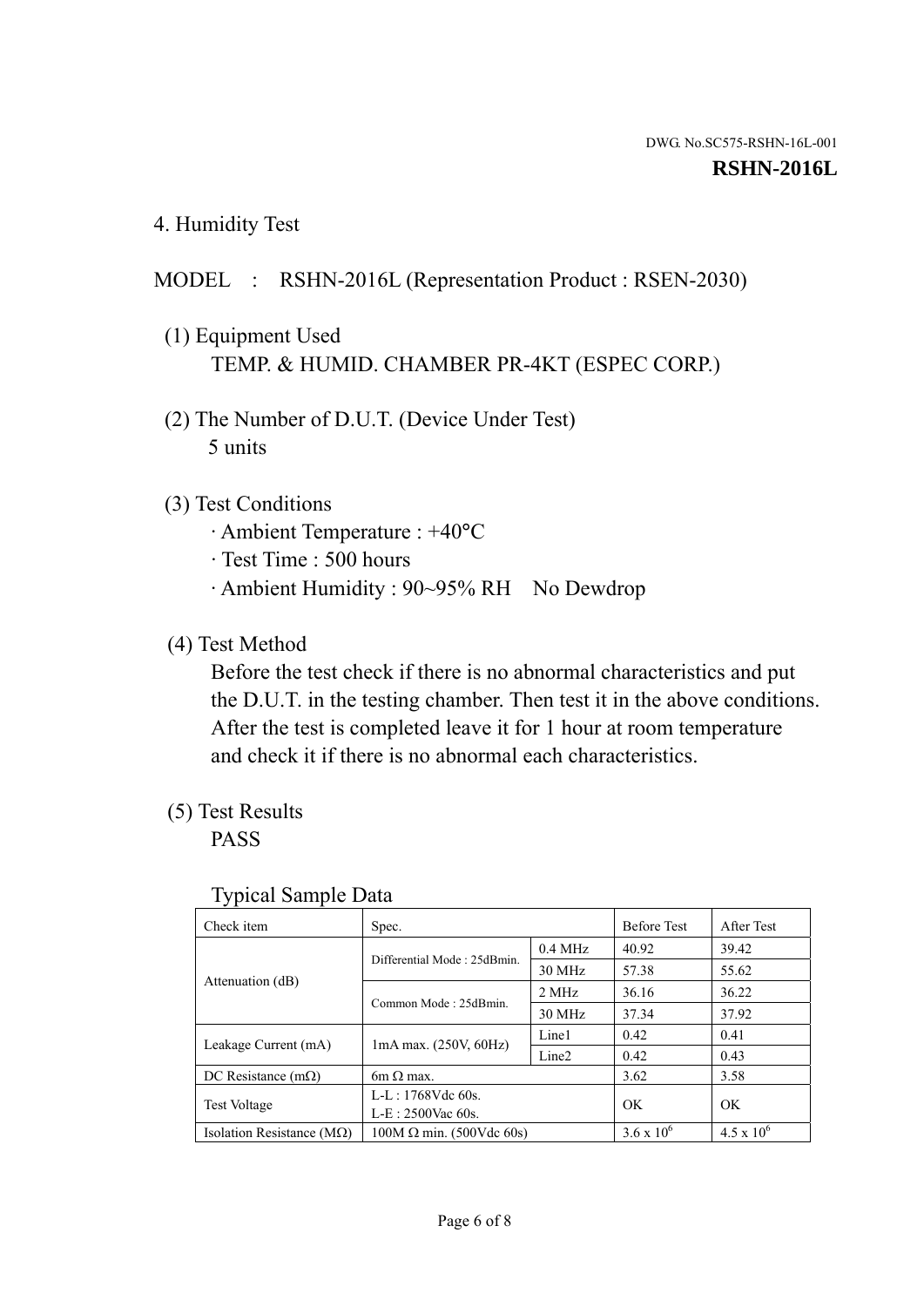5. High Temperature Resistance Test

# MODEL : RSHN-2016L (Representation Product : RSEN-2060)

- (1) Equipment Used TEMPERATURE CHAMBER PHH-300 ( ESPEC CORP.)
- (2) The Number of D.U.T. (Device Under Test) 5 units
- (3) Test Conditions
	- · Ambient Temperature : +55°C
	- · Test Time : 500 hours
	- · Operating : DC 60A
- (4) Test Method

 Before the test check if there is no abnormal characteristics and put the D.U.T. in the testing chamber. Then test it in the above conditions. After the test is completed leave it for 1 hour at room temperature and check it if there is no abnormal each characteristics.

(5) Test Results

PASS

| J 1                                |                                 |                   |                     |                     |
|------------------------------------|---------------------------------|-------------------|---------------------|---------------------|
| Check item                         | Spec.                           |                   | <b>Before Test</b>  | After Test          |
|                                    | Differential Mode: 25dBmin.     | $0.2$ MHz         | 57.86               | 58.52               |
|                                    |                                 | 30 MHz            | 52.04               | 51.94               |
| Attenuation (dB)                   | Common Mode: 25dBmin.           | 2 MHz             | 35.90               | 36.04               |
|                                    |                                 | 30 MHz            | 26.60               | 27.62               |
| Leakage Current (mA)               | $1mA$ max. $(250V, 60Hz)$       | Line1             | 0.45                | 0.46                |
|                                    |                                 | Line <sub>2</sub> | 0.46                | 0.46                |
| DC Resistance $(m\Omega)$          | $3m \Omega$ max.                |                   | 2.22                | 2.24                |
| <b>Test Voltage</b>                | $L-L: 1768Vdc$ 60s.             |                   | OK                  | OK                  |
|                                    | $L-E: 2500$ Vac 60s.            |                   |                     |                     |
| Isolation Resistance ( $M\Omega$ ) | $100M \Omega$ min. (500Vdc 60s) |                   | $4.1 \times 10^{6}$ | $4.6 \times 10^{6}$ |

#### Typical Sample Data